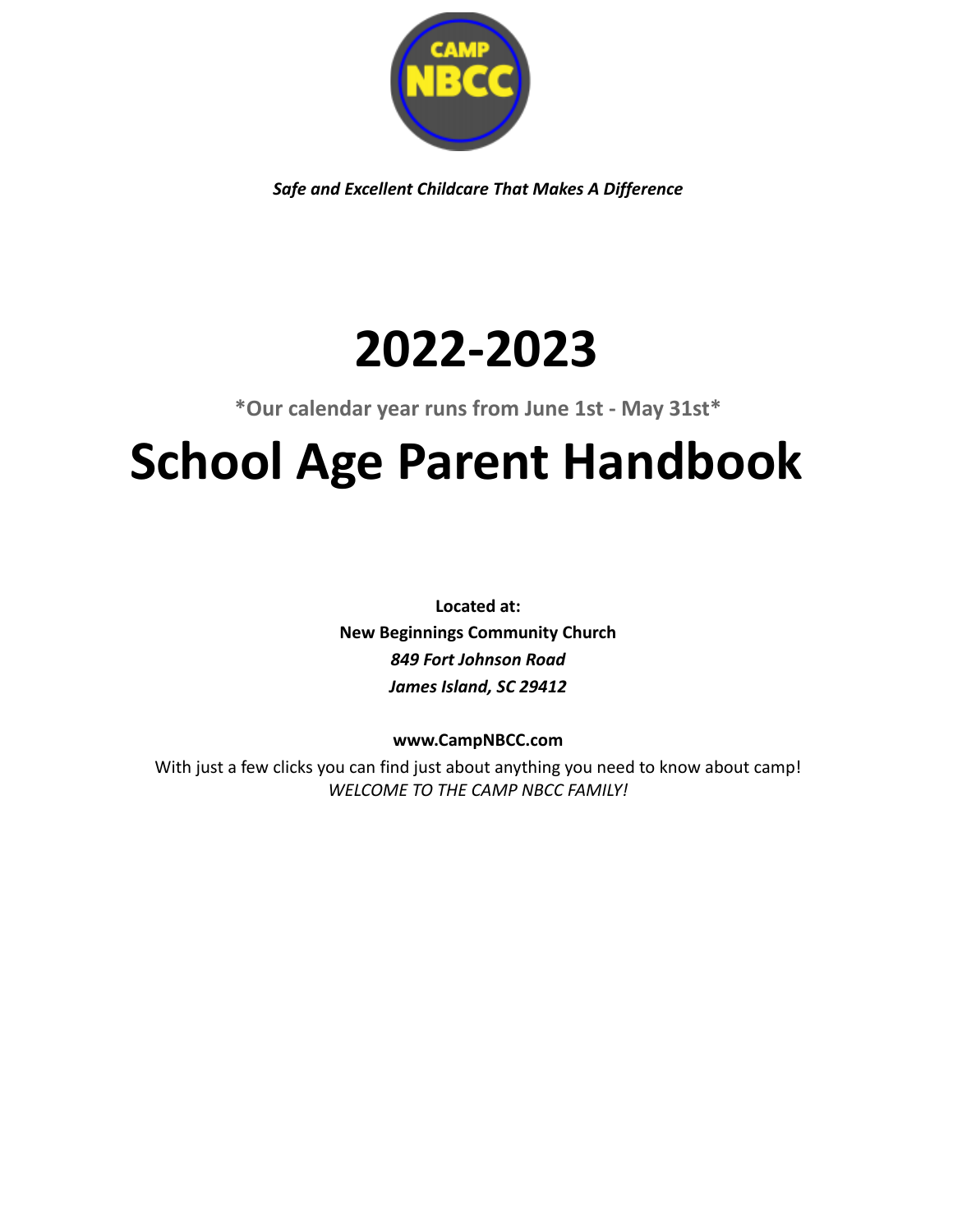*Thank you for choosing Camp NBCC for your childcare needs. We consider your decision a huge honor and a great responsibility. We pray for each family that is sent our way. You are no exception!*

*This parent handbook contains information regarding our After School and Summer Camps . It will explain the why and how of what we do. However, the most important thing that I would like to convey is this: We exist very simply because we care about you and your family. If there is anything our staff can do to better serve you, please let us know.*

*God bless you, Shannon Flatley* Site Director *shannon.flatley@CampNBCC.com*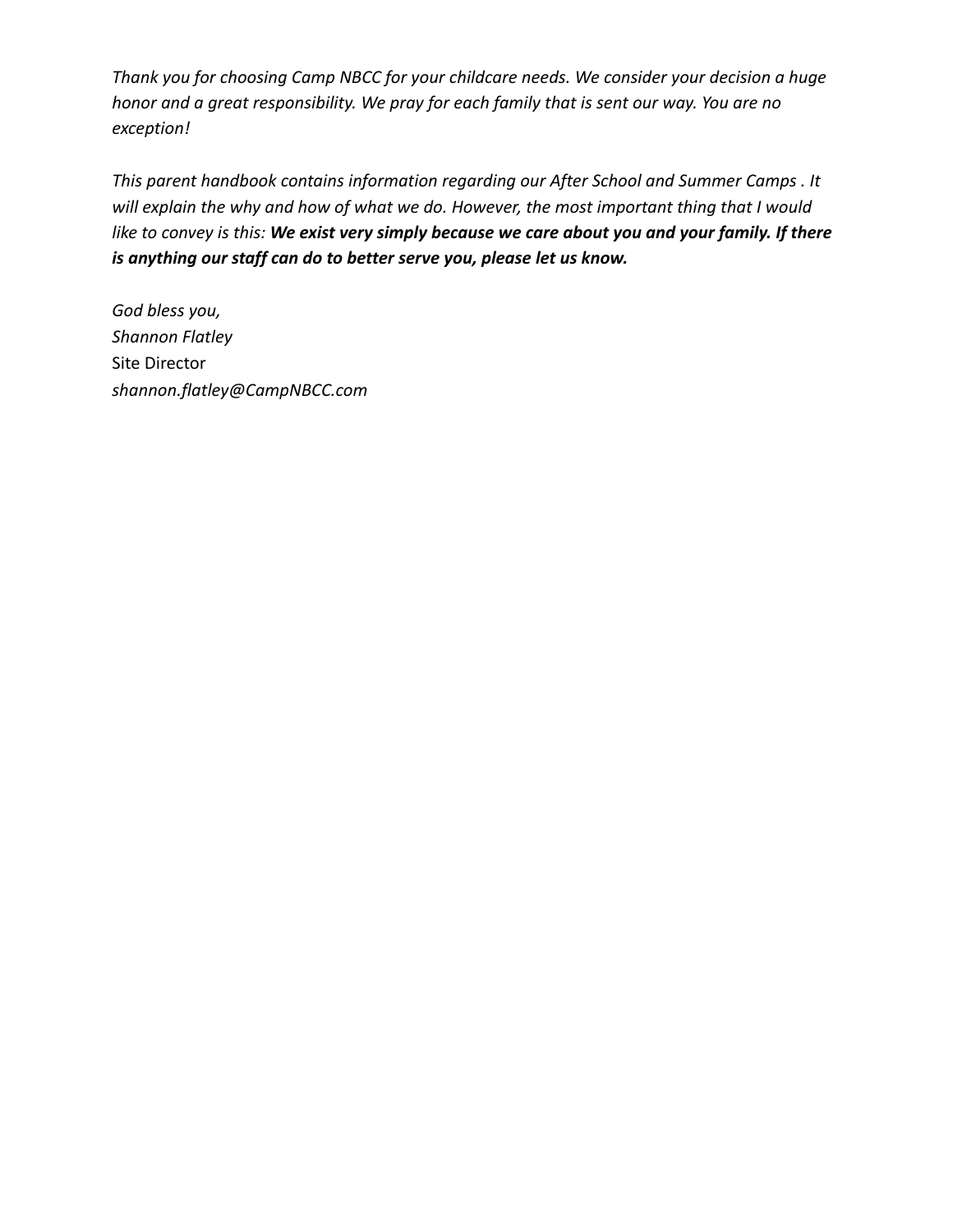# **MISSION** *Safe and excellent childcare that makes a difference. What does that mean?*

**Safe** - We recognize that the **safety** of your child is the most important thing in child care. We will constantly implement procedures that will protect the environment for your child. Some examples are: staff screening and background checks, staff training, staff ratios, environmental safety, planned and prepared activities.

**Excellent** - We don't believe in putting kids in a room with a staff person sitting in the corner. We train our staff to lead and be engaged in the games and activities that we plan. We plan every minute of every day. We theme every week so that each week is a new experience for the children. We are constantly looking for new games, field trips, ideas and crafts to provide an **excellent** program.

#### **Difference -**

● We are a Christian organization. We want to introduce your child to the foundations of the Christian faith, including a relationship with Christ. We have daily devotions, memory verses, and prayer time with the children.

● We believe positive social development and self esteem are critical to learning positive behavior. It is our goal to create an environment where children are treated with respect and in turn are expected to treat others with respect.

● We believe that academic success is critical to a child's future. We place a huge emphasis on our homework rooms. We recognize that we are heavily invested with you in helping your child achieve success at school.

● We believe in serving others. We regularly schedule service projects for your child. We hope to develop an attitude of serving others as a characteristic of our campers.

**If we are successful in these areas, we will have succeeded in making a difference in the life of your child!**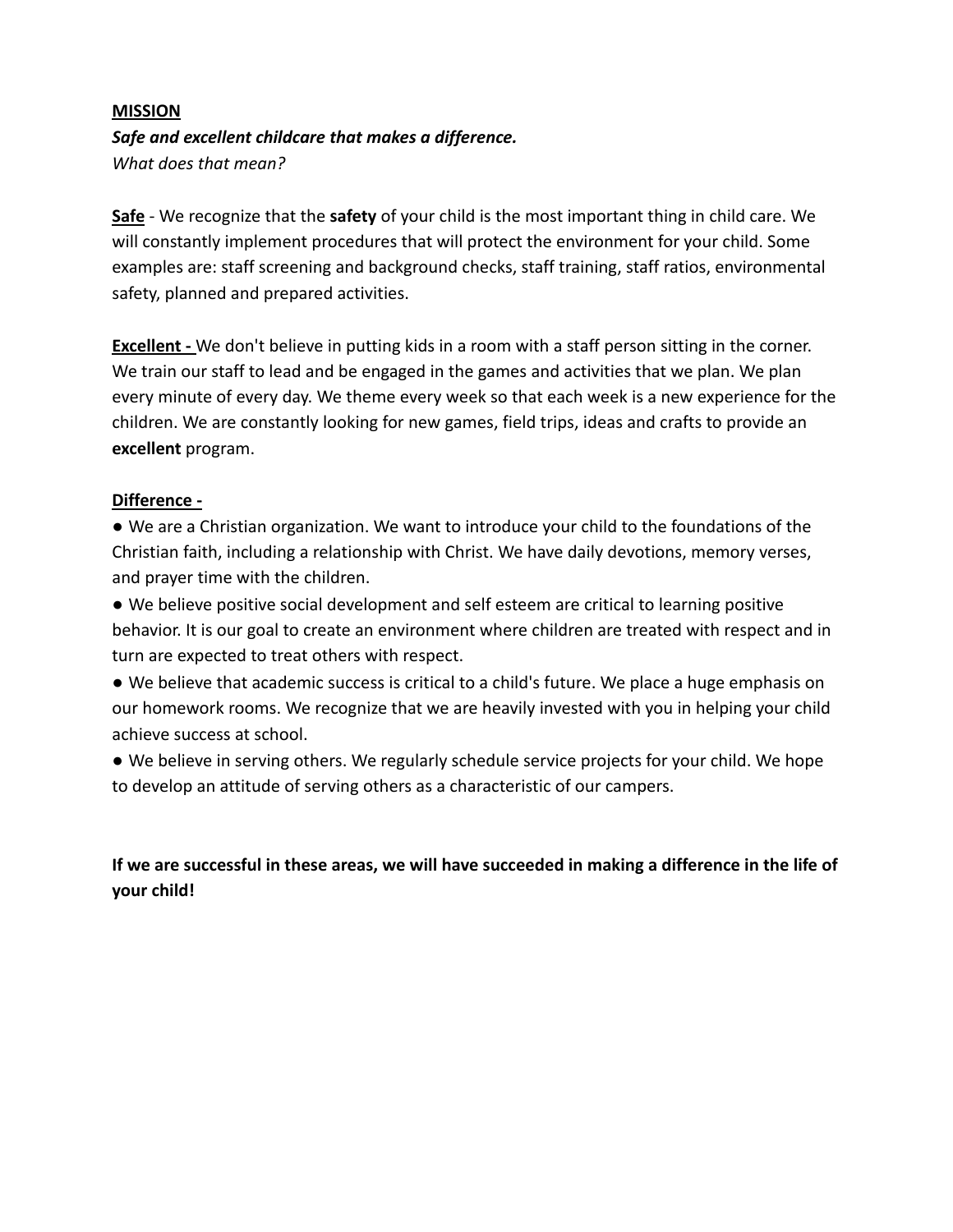## **Camp NBCC's TOP ELEVEN THINGS YOU NEED TO KNOW!**

1. Our website! www.**CampNBCC.com** – With just a few clicks you can find just about anything you need to know about camp and access your BrightWheel account.

- 2. Our Hours of Operation:
- After School Camp- Monday Friday 2:00PM 6:00PM
- Summer Camp- Monday Friday 7:30AM 6:00PM
	- Morning drop off is between 7:30am-9am.
	- Afternoon pick up is between 4-6pm.
- 3. We are closed:
- Memorial Day
- 4th of July
- Labor Day
- Thanksgiving and Black Friday
- Christmas Day
- New Year's Day

\*We may be closed or close early on Christmas Eve depending on how it falls on the calendar.

4. Camp NBCC requires all tuition contracts to sign up for auto-draft through our software. Payment is due the Friday prior to the week your child is attending, not at the end of the week attended. There will be a \$10.00 late fee on Monday morning if your card was declined.

5. All tuition contacts have a certain amount of vacation weeks that you may choose to use if your child will not be attending. The number of vacation weeks for your contract are listed on the Camp NBCC pricing sheet online. To use your vacation week you will need to email billing@CampNBCC.com at least 5 days prior to the payment date.

6. For all day programs – you need to bring lunch. If your child does not bring a lunch, then a lunch will be provided from the contents of our snackbar and will be invoiced to your account.

7. You may pack a snack for your child or your child can purchase a snack from our snack bar. A snack payment account is available at the front desk.

8. T-Shirts must be worn anytime the camp will be going off site for a field trip on an all day program. For summer camp, this generally means Tuesday -Friday. If your child does not have a camp shirt on a day in which it is required, a shirt will be given to them, and your account will be invoiced \$10 and must be paid by the end of that week. Our T-shirt policy is for the safety of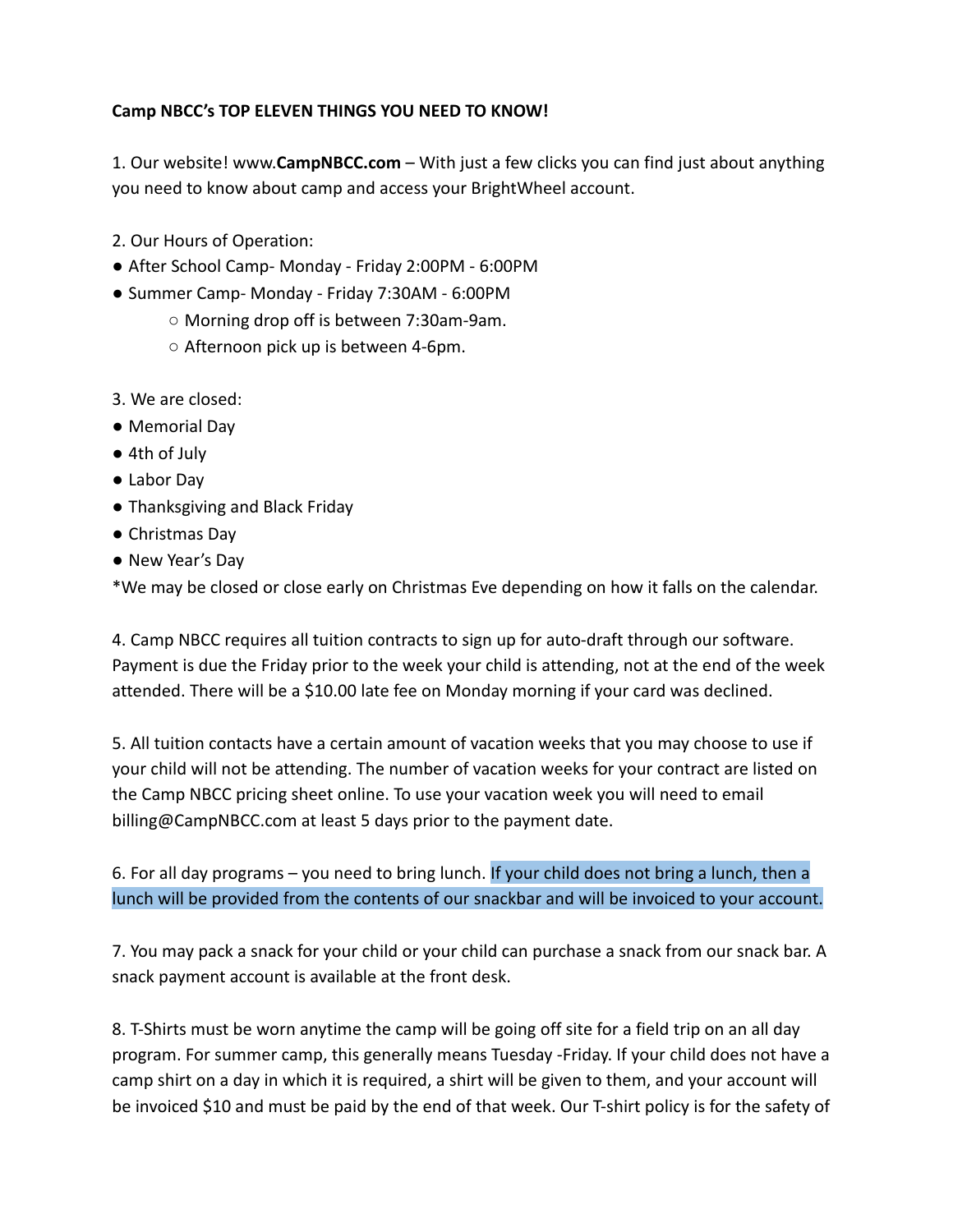your child. Camp shirts provide quick identification in group settings.

9. Closed toe and closed heel shoes must be worn everyday. Flip flops may be brought and worn at the water park, or lake for water days.

10. For any all day camps: Morning drop off is between 7:30-9am. Afternoon pick up is between 4:30-6pm.

11. We close at 6pm. There will be a late fee due if a student is picked up after 6pm at the rate of: -\$15.00 flat fee between 6:00 and 6:15.

-\$1.00 per minute thereafter.

#### **Table of Contents:**

#### **After School Program**

- General Information
- Registration and Tuition Pricing
- Structure
- Transportation
- Homework Rooms
- Options/Rotations
- Fun Friday Field Trip
- Behavior Management
- Policies and Procedures
- Camp NBCC Disaster Plan
- Inclement Weather
- Health

# **Summer Camp Program & Holiday Camp (Christmas Camp & Spring Break Camp)**

- General Information
- Registration and Tuition Pricing
- Structure
- Schedule/Field Trips
- Behavior Management
- Policies and Procedures
- Camp NBCC Disaster Plan
- Inclement Weather
- Health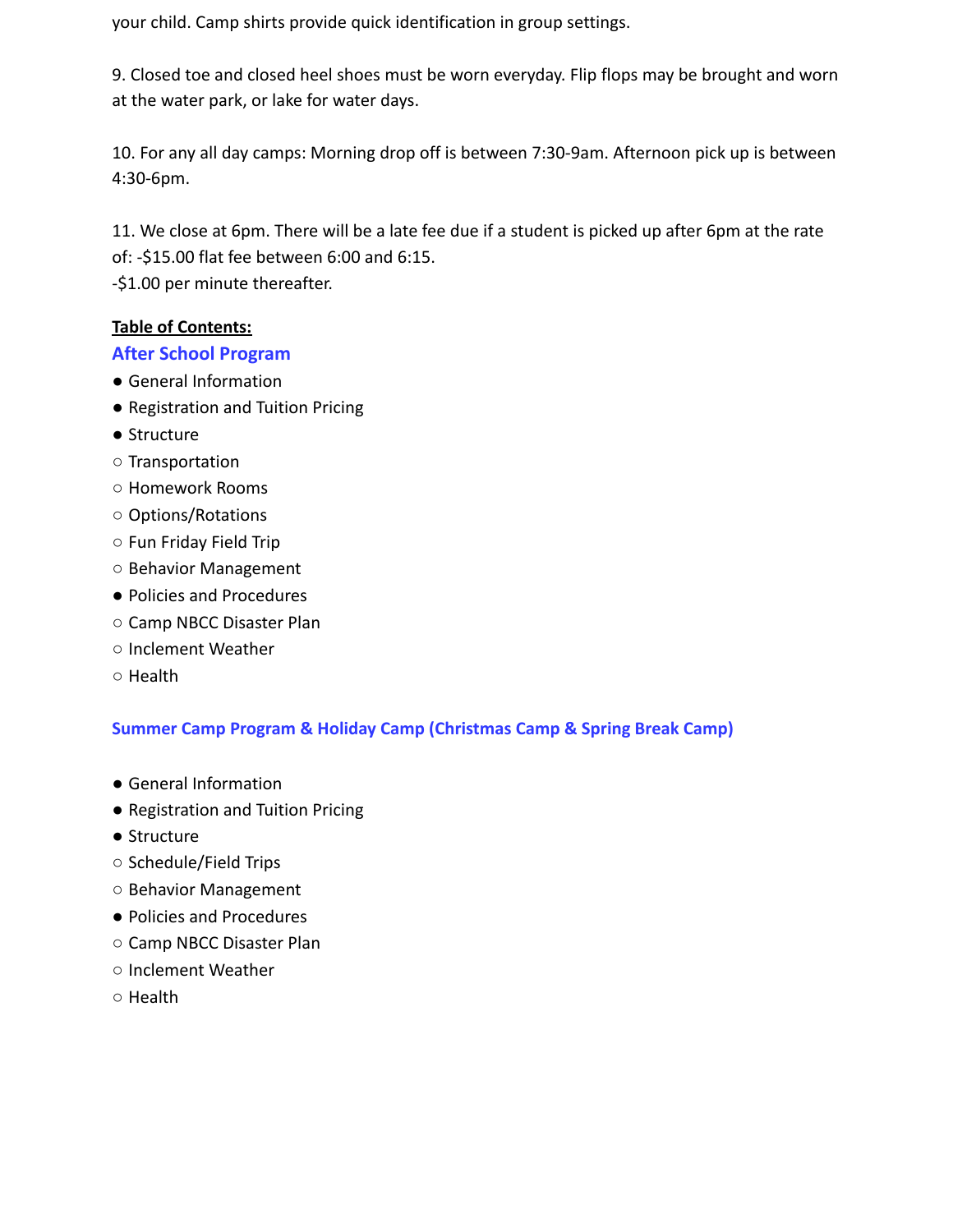#### **General Information: AFTER SCHOOL PROGRAM**

● After School Hours of Operation: Monday - Friday 2:00PM - 6:00PM (School Year)

\*We close at 6pm. There will be a late fee due if a student is picked up after 6pm at the rate of: \$15.00 flat fee between 6:00 and 6:15. \$1.00 per minute thereafter.

- We are closed:
- Memorial Day
- Labor Day
- Thanksgiving and Black Friday
- Christmas Day
- New Year's Day

\*We may be closed on or close early on Christmas Eve depending on how it falls within the year.

● If school is closed for a teacher workday/holiday, Camp NBCC will be open for all day camp from 7:30am - 6pm (this does not include the Camp NBCC holidays), with drop off from 7:30am-9am and pick up from 4:30pm -6pm.

○ The tuition cost for all day camp will be listed under your specific contract on the "Teacher Workday" section on the pricing sheet online.

○ On any all-day camp, campers must bring their own lunch. (what if they don't have lunch?)

 $\circ$  Camp shirts are required on field trips on all day camps for safety purposes. If you camper arrives without a Camp NBCC camp shirt, one will be given to the camper and charged to your account for \$10. Any additional camp shirts can be purchased at the front desk (1 for \$10 or 5 for \$40).

● Important notices such as schedule changes and upcoming events will be posted at our front desks and on our FB Page, as well as communicated through our parent communication software. It is your responsibility to stay updated.

● It is a requirement that every child be checked in and out at the front desk by a parent/guardian/or an approved adult listed by the parent on the registration. If they do not have a code, identification may be utilized if the individual has been approved to pick up by the parent on the registration.

● The staff to child ratio meets all state childcare licensing requirements for each of the programs we provide.

• Camp NBCC prohibits the use of tobacco, alcohol or non prescription drugs on our camp premises. Camp NBCC reserves the right not to release children to those with alcohol on their breath or under the influence of drugs or suspicion thereof.

● Please label all of your children's personal belongings with their names. Camp NBCC is not responsible for any lost or stolen items. We will announce and donate lost and found items periodically throughout the year.

● Parents are not permitted past the front desk/lobby. If your child forgets something or needs assistance, a Camp NBCC Staff member can assist them. Because our staff has been run through background checks, we ask that parents follow this policy so that we know who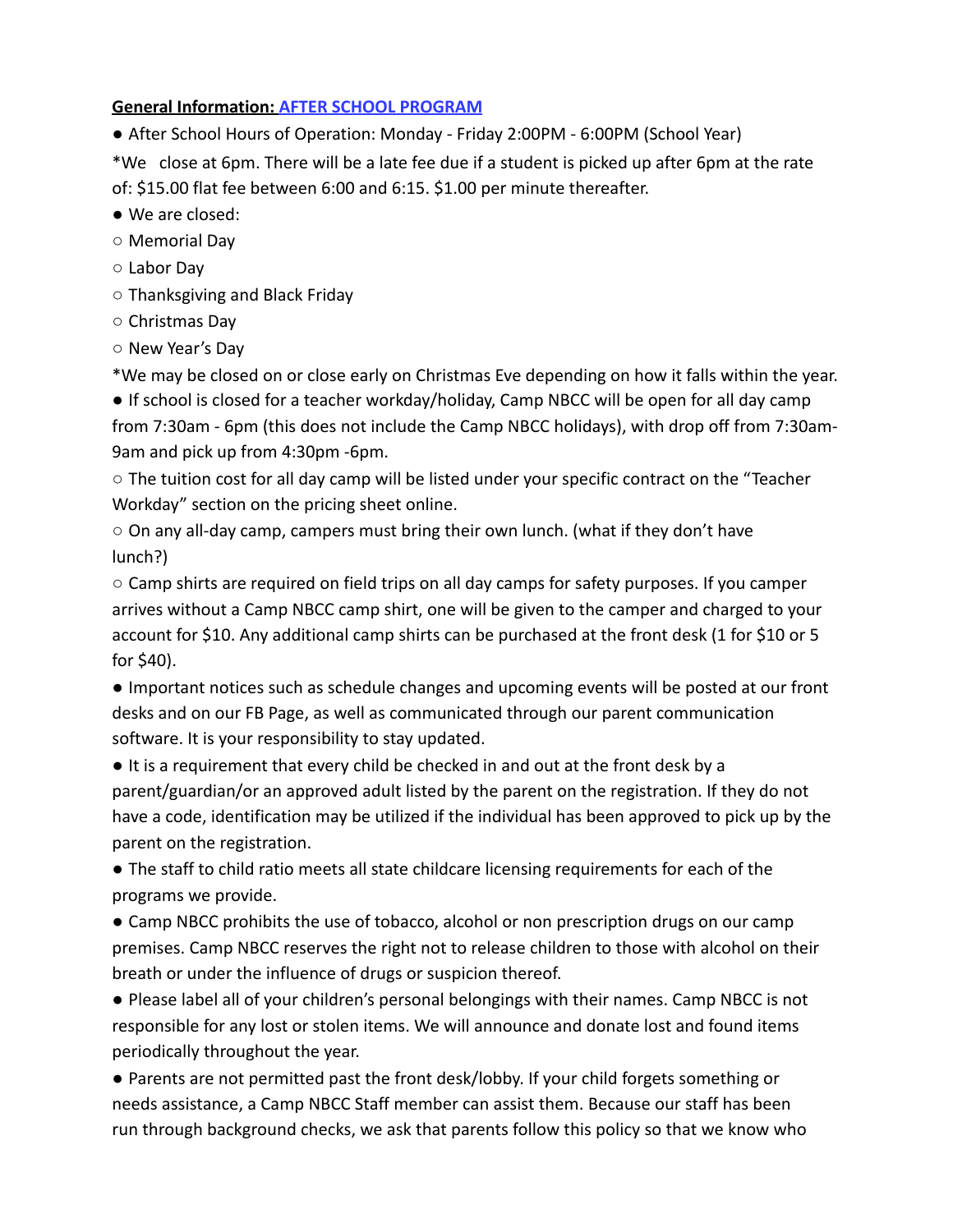is with/around our campers.

● Camp NBCC generally schedules "G" or "PG" rated movies for our field trips and/or onsite events, however, if a "PG 13"movie of appropriate matter is available, it may be included with parent permission.

● Camp NBCC can not be held responsible for lost or stolen phones, electronic devices, toys, dvd's, etc… brought to camp.

● Camp NBCC Counselors and Directors reserve the right to ask a camper to place their phone, tablet, etc… in their backpacks, or at the front desk if it is being a distraction to the camp program.

- Closed toed and closed heel shoes must be worn every day.
- Camp NBCC provides no accident/medical protection.
- Camp NBCC reserves the right to change our policies and/or procedures at any time after 30 day written notification.

● You may pack a snack for your child or your child can purchase a snack from our snack bar. Cash can be sent with your camper for a snack from Snackbar, or you can request that money be drafted from your card on file through the front desk. We have snack time once during the after school program. Snack prices range from .50 - \$1, and campers are not allowed to spend more than \$1 per trip to the snack bar.

#### **Registration and Tuition Pricing: AFTER SCHOOL PROGRAM**

● An Annual Registration Fee (\$75) and Weekly Tuition is required for your child to attend any Camp NBCC program. Registration fees are non refundable.

● Weekly tuition is due each Friday previous to your child's attendance. *Camp NBCC does not offer daily rates.*

*●* We require ALL tuition payments to be auto-drafted through our billing and communication software. *Cash and checks are not accepted for tuition payments*. ● A weekly late fee of \$10 will be charged if tuition is not paid by Friday. ● If tuition is still not paid, an additional \$10 fee will be added the next Monday. ● If a camper account is delinguent for more than two weeks **Camp NBCC will suspend childcare and summer camp services until the account is brought** up to date. ○ If your card is declined on Friday we will re-run your card the following Monday. ○ If the credit card on file is declined twice we will require a new credit card to be entered into our billing software system before the next payment is due. ● Parents who have chosen a contract payment agreement, will be charged regardless of attendance after the camper's allotted vacation weeks have been used.

○ *Payment contracts can be cancelled at any time for a \$120 fee.*

● Camp NBCC does not give refunds. A credit may be rolled over in certain circumstances. ● Camp closes promptly at 6pm and children picked up after close will be assessed a late pickup fee of: \$15 for the first 15 minutes (6pm to 6:15pm) and \$1 for each minute thereafter. Our Check in/Check out software will be the determinant of the pick up time. ● Copies of enrollment forms, attendance records, and tax statements can be found by the parents on their Brightwheel account. Billing will email information on how to gather your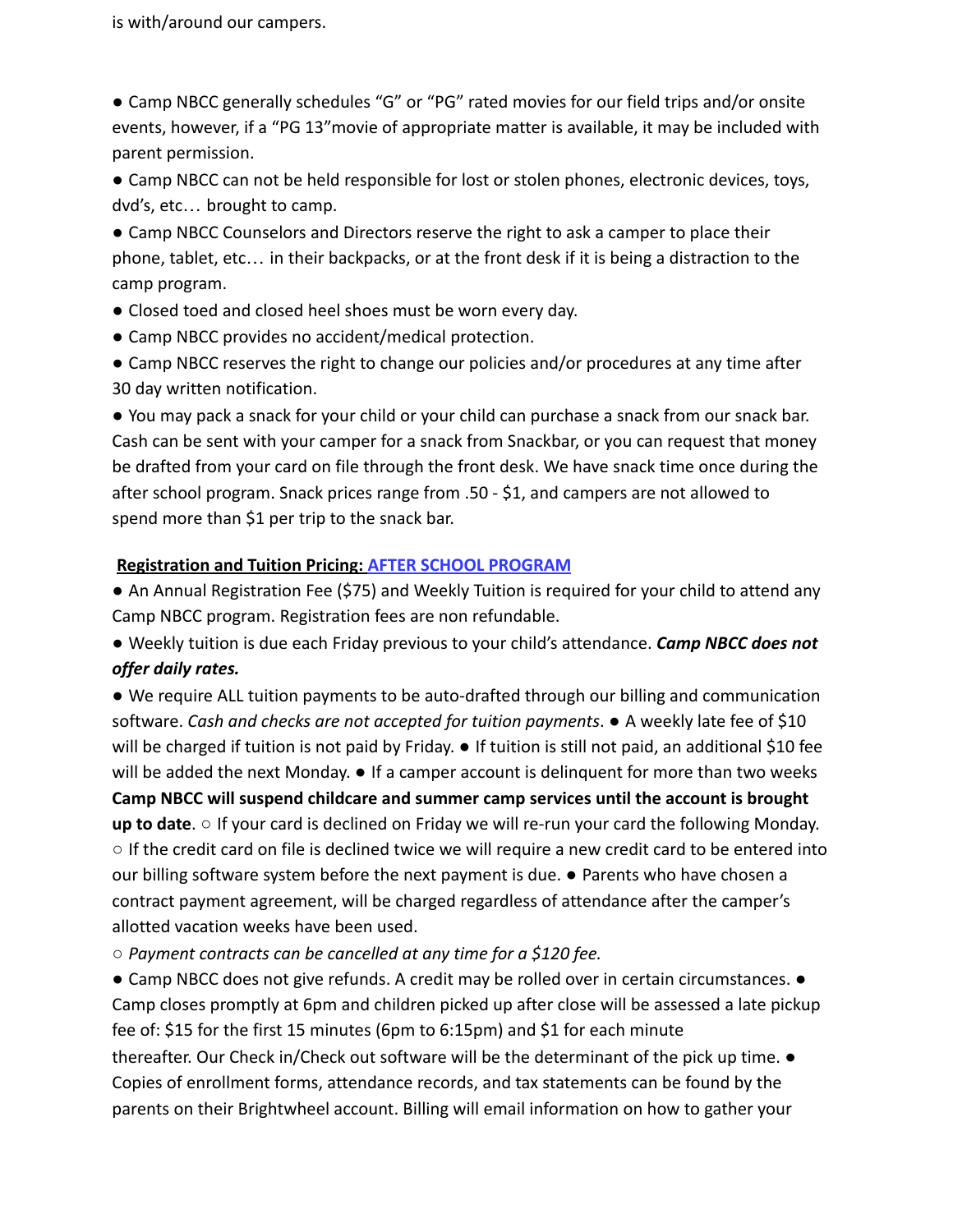Brightwheel statement during tax season. If the parent would like billing to conduct this for him/her, a minimum \$25 fee will be charged per quarter of forms requested and may take up to 1 week to be processed.

\*\*Any outstanding fees that have been incurred during a given program must be paid to a zero balance before enrollment and attendance into the following program. (I.E. Fees during summer camp must be paid before attending the following school year program.

#### **Structure: AFTER SCHOOL PROGRAM**

The after school program at Camp NBCC was designed to keep your children engaged and having fun, while also giving them time to focus on their studies and grow deeper spiritually. From approximately 2:30 - 3:30, we will be safely transporting your child from school to our childcare facility. Once back at our facility, children will have snack time and participate in homework rooms, option times, devotions, and afternoon rotations. Each week campers will have a new weekly theme that inspires their crafts and activities. The devotion each week covers a main point that is built upon each day. Pick up by parents from after school occurs from 4pm - 6pm. Parents must have the check in/check out code for their child in order to pick up from our facility. Each week, a Fun Friday field trip is offered during our after school program.

## **Transportation:**

● When available, Camp NBCC offers special trip pick up for children with activities after school. If your child has to stay after school for sports, band, etc. we will schedule a special trip pick-up. The special pick-up charge is \$10.00 per trip. Please arrange this with the front desk.

● Parents must notify the front desk if your child will not need our special trip pick up. If we are not informed, and we send staff on a special pick-up trip there will be an additional \$10 trip fee and the special trip pick up service could be revoked.

# *● Parents should contact the front desk by 12 p.m. through Brightwheel or by phone if your child is not going to be picked up after school by Camp NBCC. This protocol is in place to ensure the safety of your children and the punctuality of our drivers to each school. Parents will be charged a \$10 fee if Camp NBCC is not contacted.*

● If you communicate that a camper should be "absent," but the school brings them out to our Camp NBCC bus, it is our policy to pick the camper up if they are listed on our route. We will not risk the camper's safety by leaving them at school. If this occurs, the camper can be picked up from our location.

● If your camper requires a car seat, one must be provided by you to Camp NBCC prior to picking your camper up from school.

# *Please Review These Transportation Guidelines With Your Child. If these transportation guidelines are not followed, campers will face consequences to include bus suspension for the safety of all on the Camp NBCC vehicle(s).*

❖ *Campers are to report to the camp vehicle after the bell rings or when dismissed from class as quickly as possible.*

❖ *Once children board the camp vehicle, children may not leave the vehicle for any reason.*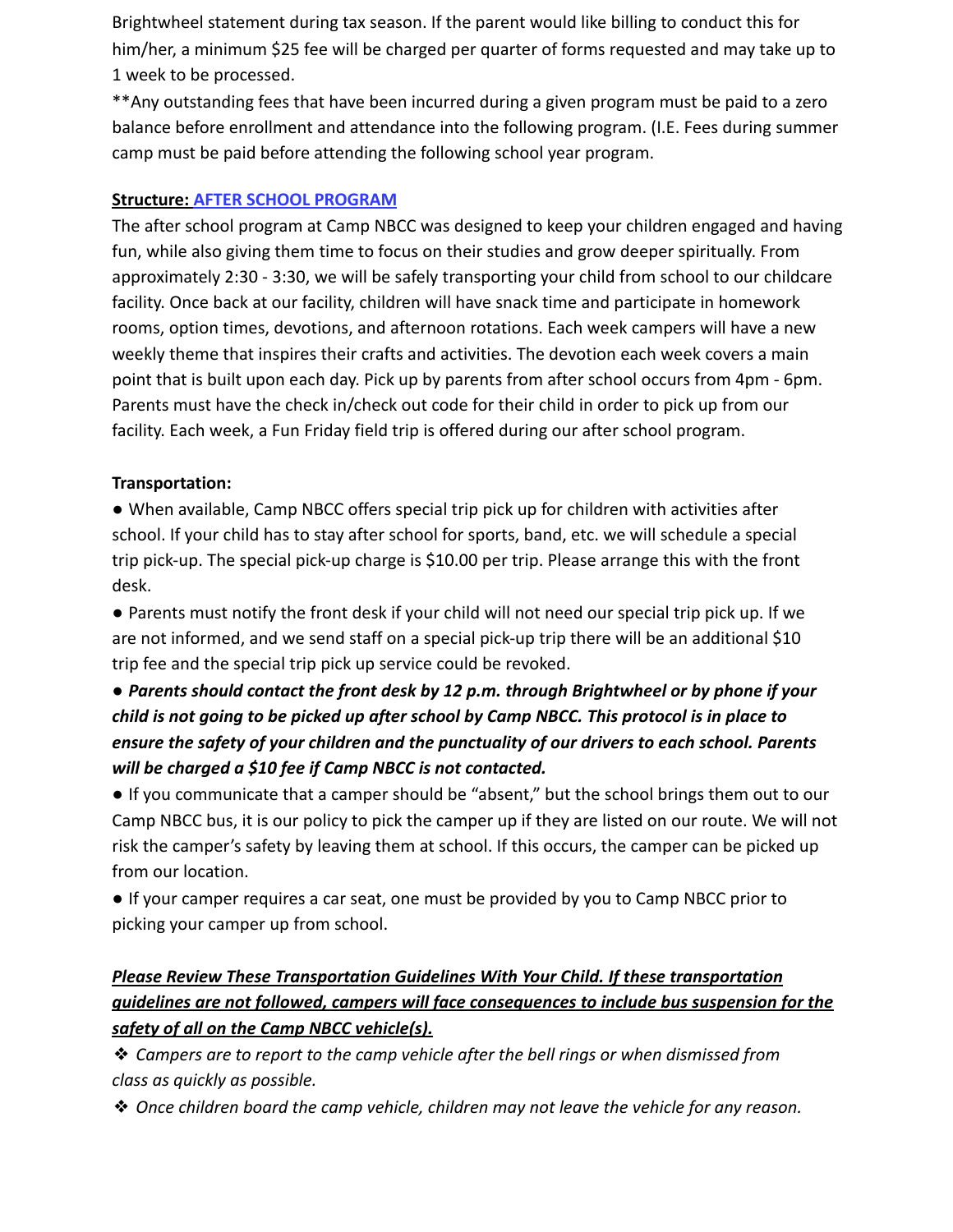❖ *Campers must stay seated at all times while in the vehicle.*

❖ *Campers may not unbuckle their seatbelt once they enter the vehicle.*

❖ *Avoid loud talking, or anything else that might distract the driver. Keep quiet near railroad tracks so that the driver can listen for trains.*

❖ *Keep head, arms, and body inside the vehicle. Keep your hands and feet to yourself.* ❖ *Do not throw objects inside or out of the vehicle.*

❖ *No eating or drinking in the vehicle.*

❖ *Do not damage the bus and always assist in keeping it clean. If any child destroys property within the vehicle, the parent(s) will be held liable to replace the item(s) broken.* ❖ *Take a seat and remain seated, facing forward, while the vehicle is moving. Keep your feet on the floor in front of the seat, not in the aisle.*

❖ *Keep the aisle and the exits clear.*

❖ *Use of abusive or vulgar language, or directing such language toward other students or adults is prohibited.*

❖ *The emergency door and exit controls may only be used during supervised drills or actual emergencies.*

#### **Homework Rooms:**

● We do have structured homework rooms during after school. Please make sure your child understands that homework is done during this time.

● Campers are expected to complete their homework at camp during this time. If a camper is picked up earlier than 4:45PM, their homework may not be completed.  $\bullet$  The counselors will check the camper's daily agenda for homework.

● If your child does not have homework on a given day, please make sure they come to camp with a book or quiet activity that they can quietly work on while the other campers are doing their homework.

● We will assist children with homework as much as time and other needs allow. At this time we do not offer one-on-one tutoring.

● During homework time, campers should remain in their seats and quiet. ● We will verify that all homework is done neatly and will spot check for correctness. Though we hope to have all homework completed at Coast to Coast, we ask parents to review their child's homework at home as counselors will not be checking every answer. ● The only help we cannot accommodate is one on one time with each child such as: individual reading aloud or flash cards. Children will have to complete this at home with their parents.

● As a courtesy, we will contact parents if we see campers are not completing an agenda, or stating they do not have homework for several days, etc. We also ask that you kindly let the front desk know if assignments are being missed.

● Please let your camp director know if you would prefer for your child to complete their homework at home.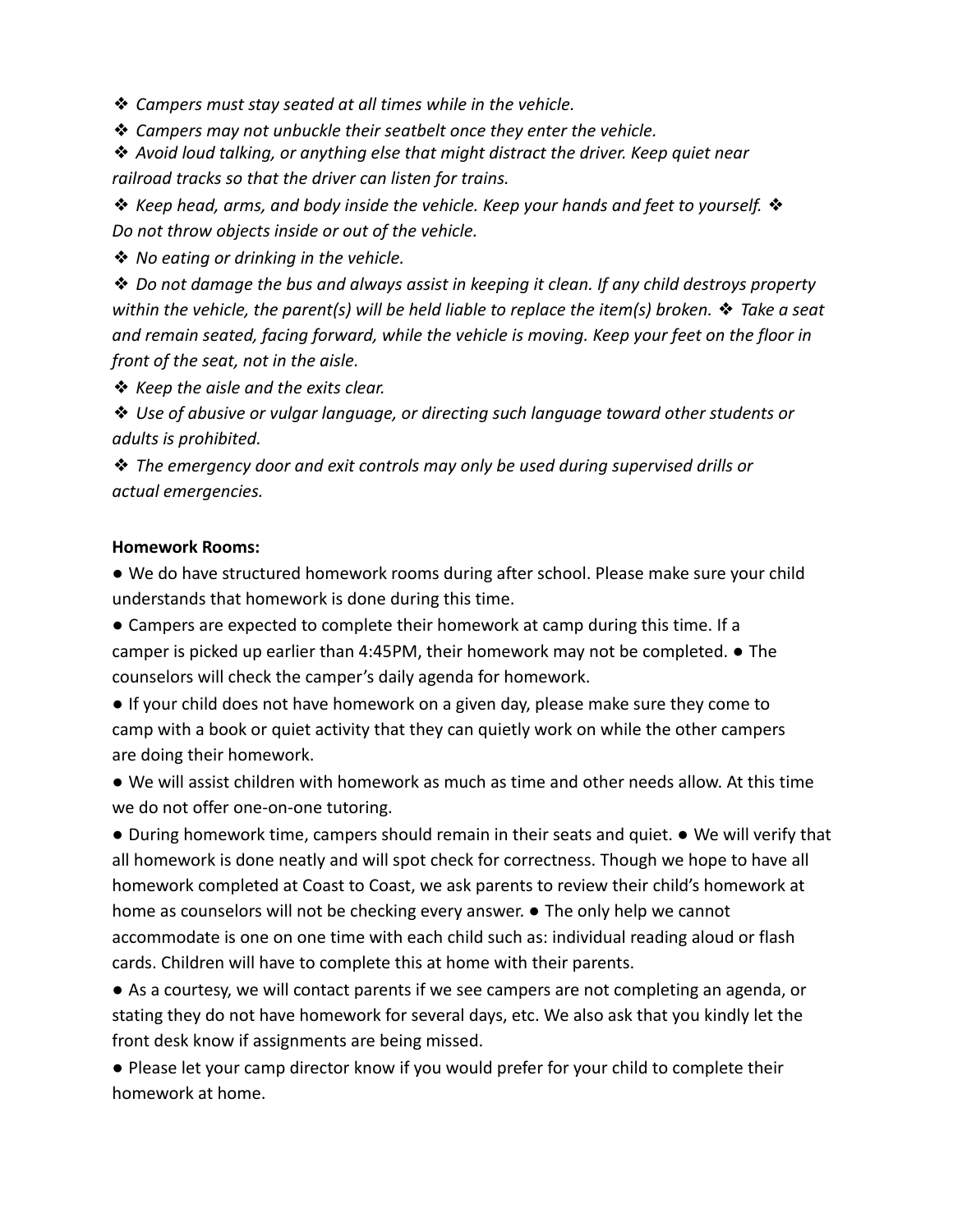#### **Options and Rotations:**

● Each of our sites contain a craft room, a video game room, a board game room, a gym, a movie room, and bounce houses.

● During options, campers have the opportunity to choose which room he/she would like to play. This is one of the few times at camp that age groups are mixed. This typically occurs only 30 minutes to 1 hour per afternoon.

● During rotations, campers are split up by age groups and rotate through each one of our rooms in 20 minute increments. The activities and crafts done in each room are inspired by the theme for the week.

● Devotion is done daily by age groups.

## **Fun Friday Field Trips:**

● Fun Friday field trips for the current week are announced with the theme at the beginning of the week.

 $\bullet$  Fun Friday field trips are optional and cost extra. (Typically \$5 - \$10 per trip).  $\circ$  These trips can be charged to the card on file or paid with cash or check. *\*Parents must sign up*

# *for these trips via Brightwheel Message by Thursday night for their camper to attend.*

- Due to the nature of the trip, camp shirts are not required.
- Campers will leave for the trip after routes around 3:30 4pm and return between 5:30 and 5:45pm.

# **Behavior and Correction:**

● The Camp NBCC' discipline policy is designed to promote the development of self-direction, self-control and socially acceptable behavior. This is accomplished through: sensitivity, consistency, firmness, fairness and follow through. We strive to maintain a loving and positive atmosphere and reinforce the structural boundaries required.

● Camp NBCC is designed for children who want to cooperate and participate in activities. If your child is having behavioral issues at camp, please handle accordingly because each child's good behavior is imperative to the success of our camps. Children who are physically aggressive, defiant to authority etc. may be allowed to attend on a trial basis. However; we reserve the right to dismiss any child whose behavior hinders the camp experience for others with no refund.

- Camp NBCC does not use corporal punishment.
- Camp NBCC reserves the right for its Directors to suspend a child from their camps at any time for any length of time.

● If deemed necessary by the Director, a parent will be notified to come and must pick up their child within one hour.

● If a behavior is significant or has become a consistent problem, a Parent Conference Record (PCR) will be conducted. A PCR is paperwork and a conference with the parent outlines the incident, the steps the child, parent, and director will take to help keep this behavior from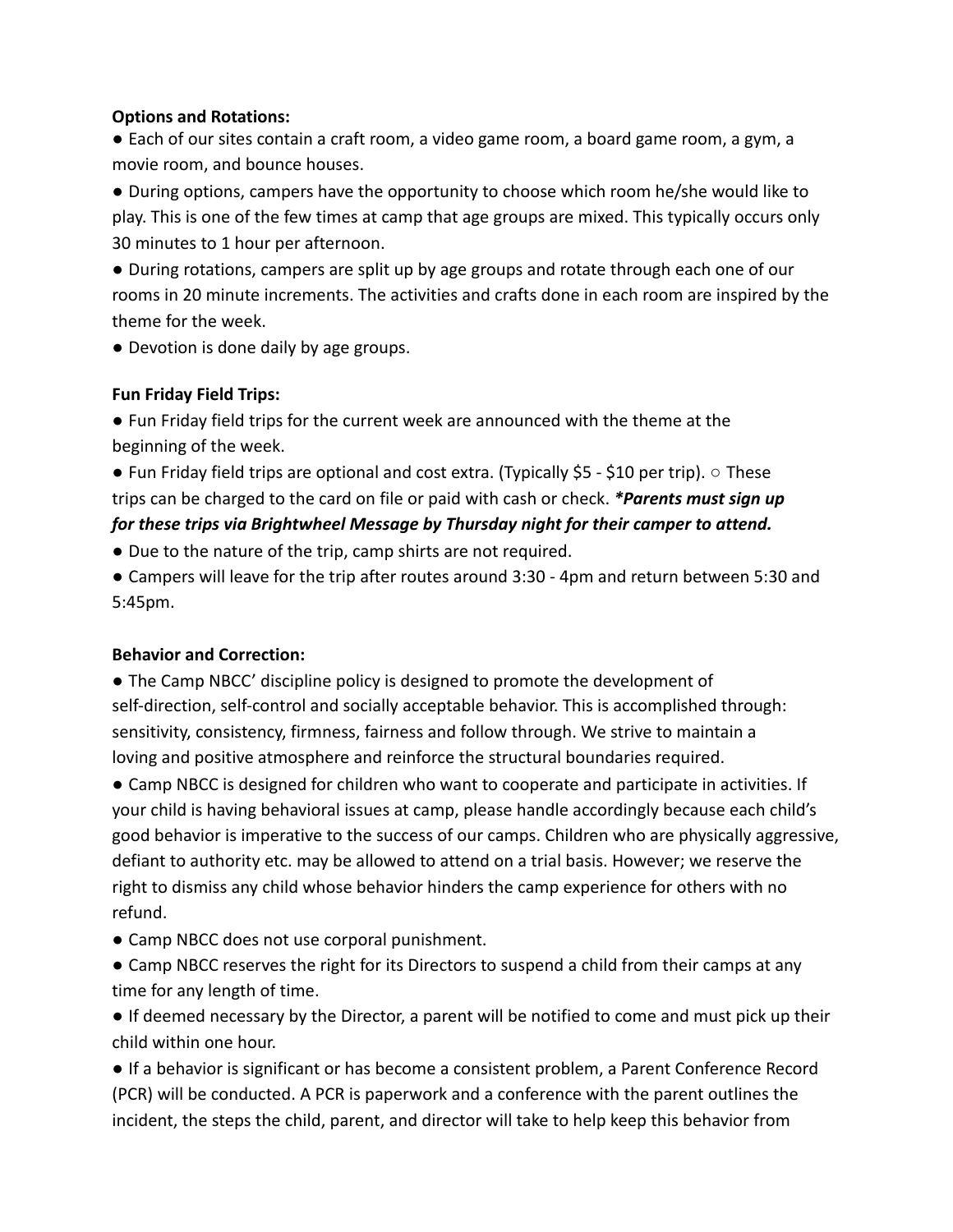reoccurring, as well as the consequence if the behavior continues. This paperwork must be signed by the director and the parent and kept on file.

● Depending upon the nature of the behavior, the consequence may be lifted to the previous consequence every two months that a child goes without displaying the problem behavior.

#### **Electronics Policy:**

#### Summer:

We have a **NO DEVICE** policy for the Summer. If devices need to be brought for after camp purposes, they must remain in the camper's bag at all times. If we see them out, we will keep them until the end of the day.

#### After School:

With the rise in E-learning, we understand the importance and value of technology. Nevertheless, we also understand the dangers that can come with technology. For all campers in kindergarten through fourth grade, technological devices (tablets, cell phones, computers) can only be used during homework time/virtual learning or during the video game room option only. This would be a time period of about 3:00pm-4:45pm. If a technological device is being used during the approved time, the counselor must be able to see the screen. Campers are only allowed to do homework, play games (only E rated, no guns), and call or text a parent with a counselor or director's permission on their devices. Sharing of devices, being on any form of social media, and texting or calling individuals without permission is not allowed. We are no longer allowing any forms of Youtube unless it is a part of a school assignment. Phones are not allowed during afternoon rotations (4:00-6:00pm) or any other options aside from the video game room. Technological devices are not allowed to be used while being transported on Camp NBCC vehicles. Sharing of phones, being on any form of social media, and texting or calling individuals without permission is not allowed unless part of a school assignment. Thank you for joining us in encouraging and enforcing these policies with your campers for the safety of all. If camper's are caught in the wrong area on their device or at the wrong time, their device will be taken and remain at the front desk until pick up time if the guidelines are not followed by the camper. We want to remind all parents that we are available to you during the time your camper is at our site!12

If you need to speak to your child, please send us a Brightwheel message or give us a call at (843) 696-5580, and we will be happy to coordinate that conversation! We hope these policies will help encourage more FUN and more SAFETY here at Camp NBCC!

#### **Policies and Procedures: AFTER SCHOOL PROGRAM**

#### **Camp NBCC Disaster Plan**

In the case of an emergency or disaster, the following procedures will be implemented:

**Fire:** Campers will remain with their counselors in a pre-designated spot that they have already been drilled on.

**Tornado-After School**: If a Tornado warning is issued while After School routes are being driven,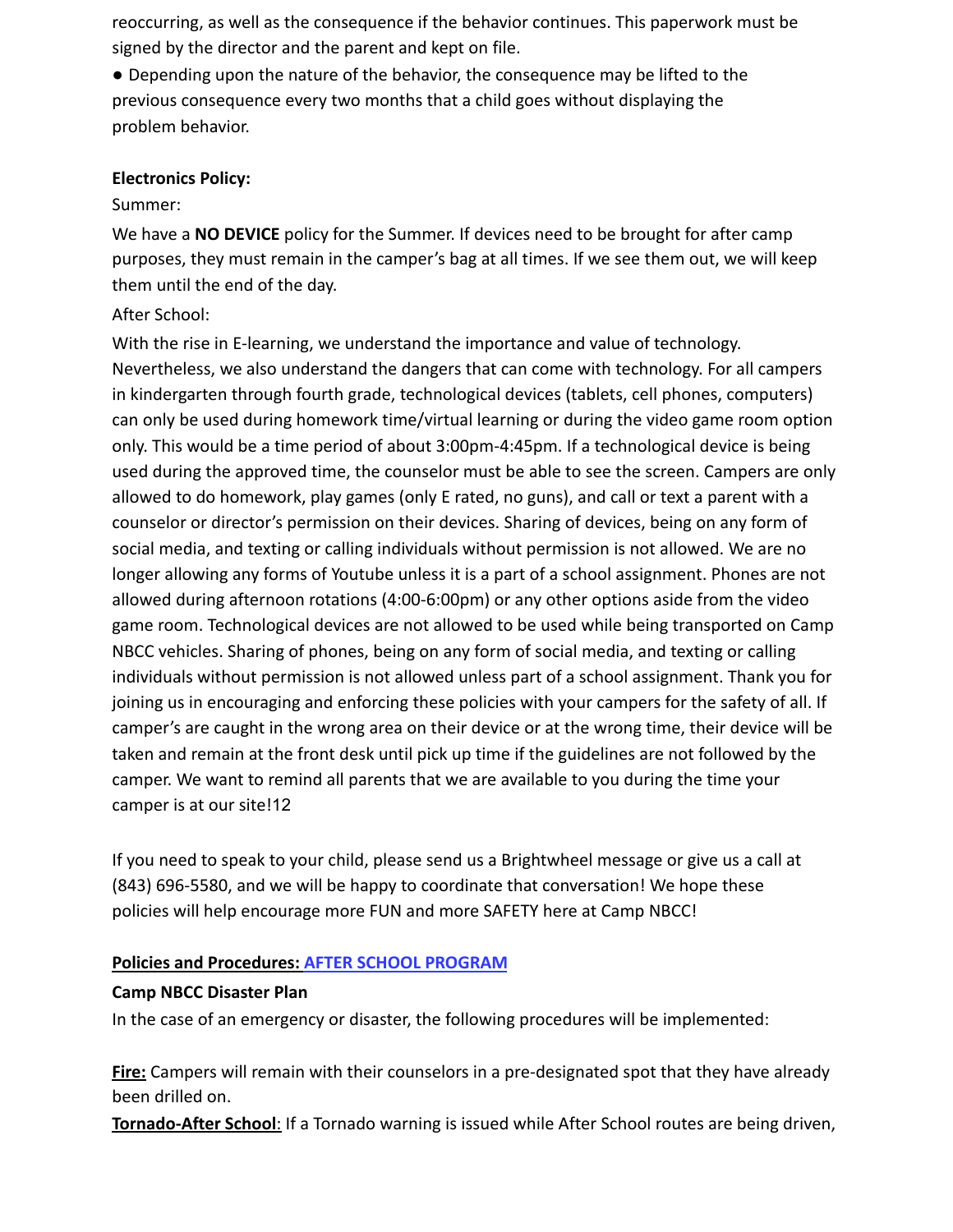then all drivers and the campers that are with them, will shelter at the closest school available, or at a retail store. After school routes will come to a stand still until the warning is lifted. School will not dismiss any students during a Tornado Warning. All routes will resume as soon as the warning has been lifted. If a Tornado warning is issued when all campers are on site, they will shelter in the safe spot that the site has already been drilled on.

-If a Tornado warning is issued while the students are on site, they will shelter in the safe spot that the site has already been drilled on.

\*Camp NBCC will communicate with parents by an alert on our parent communication software and text if any type of emergency or disaster occurs while your child is under our care. The safety of your child is of utmost importance to us.

● Emergency Phone Numbers:

○ James Island (843) 696-5580

#### **Inclement Weather**

**Camp NBCC will follow our school districts' closing and early dismissal announcements. We will make a decision regarding opening during inclement weather with the safety of your campers in mind.**

● Camp NBCC follows CCSD closings and early dismissal announcements during inclement weather.

● Camp NBCC will not provide pick up from schools in the case of early dismissal. ● There are no refunds if Camp NBCC is closed due to Inclement Weather Announcements will be made through email, Facebook, and our parent communication software in the event that camp will be closed.

#### **Health**

● If a child shows signs of illness while at camp, he/she may not be admitted or may be sent home. If sent home, a parent or an authorized person will be required to pick up the child within one hour. Please seek a physician's help when necessary. Children with fevers and other contagious illnesses must be excluded from camp for at least 24 hours after the temperature returns to normal. Any child diagnosed with a streptococcal

infection must be excluded for 48 hours after the initial dose of physician prescribed medication. A temperature of over 100+ or a camper that has thrown up 2 or more times in the previous 24 hours, requires an immediate pick up.

- Camp NBCC directors are trained annually in First Aid and CPR.
- If a physician's care is needed, parents will be contacted immediately and emergency procedures will be followed.

● Camp NBCC employees will administer medication to children only when a parent has completed a medication form. Each medication bottle must have a current prescription label with the child's name, the dosage, and the physician's name on it. All medications must be checked into the front desk. No medication can be onsite unless it has been properly signed in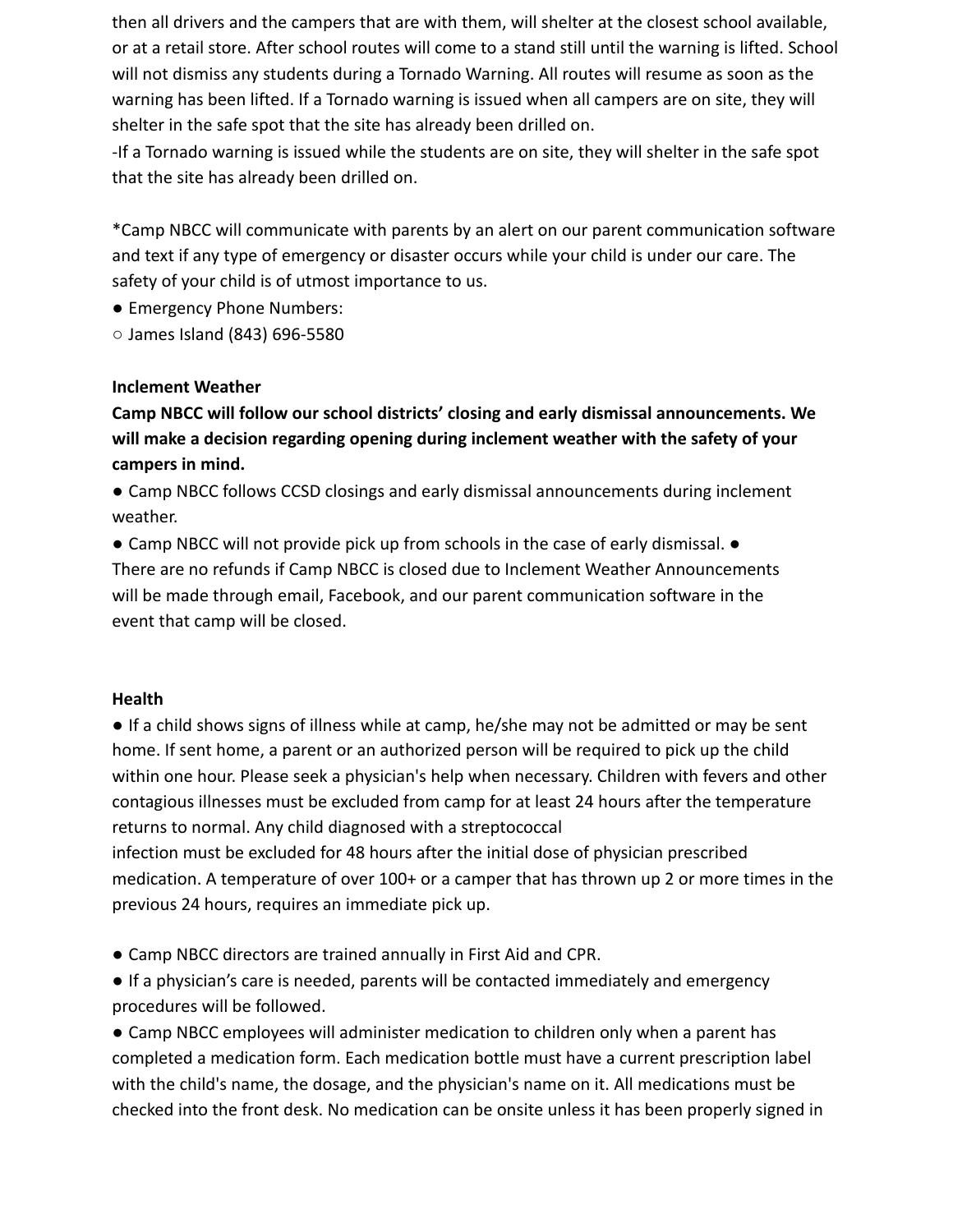and is stored at the front desk.

● Camp NBCC **does not** employ medical personnel and all medications will be administered to children by camp employees that are not trained or certified in any medical field.

● Please notify us if your child has a communicable disease/condition (lice, chickenpox, fifth disease etc.), as it is our responsibility to notify other families of the risk. We follow DHEC's exclusion list for communicable diseases.

● We are committed to doing all we can to keep lice out of our community. We encourage you to have your child checked for head lice by a school nurse or pediatrician prior to attending Camp NBCC programs.

● Camp NBCC has a no Nit policy as it pertains to Lice. In accordance with that policy we will not allow campers to attend Camp NBCC if our staff finds live lice or a nit in your child's hair. This is for the safety and consideration of all campers and staff. If our staff does find lice or a nit in your child's hair, they will be sent home immediately with instructions to treat them. Your camper is welcome to return the day following treatment, permitting they are lice and nit free. We ask that you alert the camp when your child has lice so that we can alert our camp for them to be alert to checking their children. They'll be rechecked upon arrival.

● No refunds will be issued for cancelled registrations or missed days due to lice or any other type of communicable disease/sickness.

● If your child has been placed in quarantine by another entity, he/she may not attend Camp NBCC until that quarantine period has been lifted.

● If your child tests positive for COVID-19, they will be required to quarantine based on the current CDC recommenation

# **General Information: SUMMER CAMP AND HOLIDAY CAMP PROGRAM**

● Summer Camp/Holiday Camp Hours of Operation: Monday - Friday 7:30 AM - 6:00PM ○ Drop Off: 7:30am - 9am

○ Pick Up: 4:30pm - 6pm

.

■ If you drop off or pick up your child outside of designated drop off and pick up times, you may experience longer than normal wait times. Please call the number associated with your site or message on Brightwheel if

you are doing a late drop off or early pick up.

■ Please note that your camper may miss a field trip or still be on a field trip if picked up or dropped off outside of our normal drop off and pick up times.

\*We close at 6pm. There will be a late fee due if a student is picked up after 6pm at the rate of: \$15.00 flat fee between 6:00 and 6:15. \$1.00 per minute thereafter.

- We are closed:
- Memorial Day
- 4th of July
- Labor Day
- Thanksgiving and Black Friday
- Christmas Day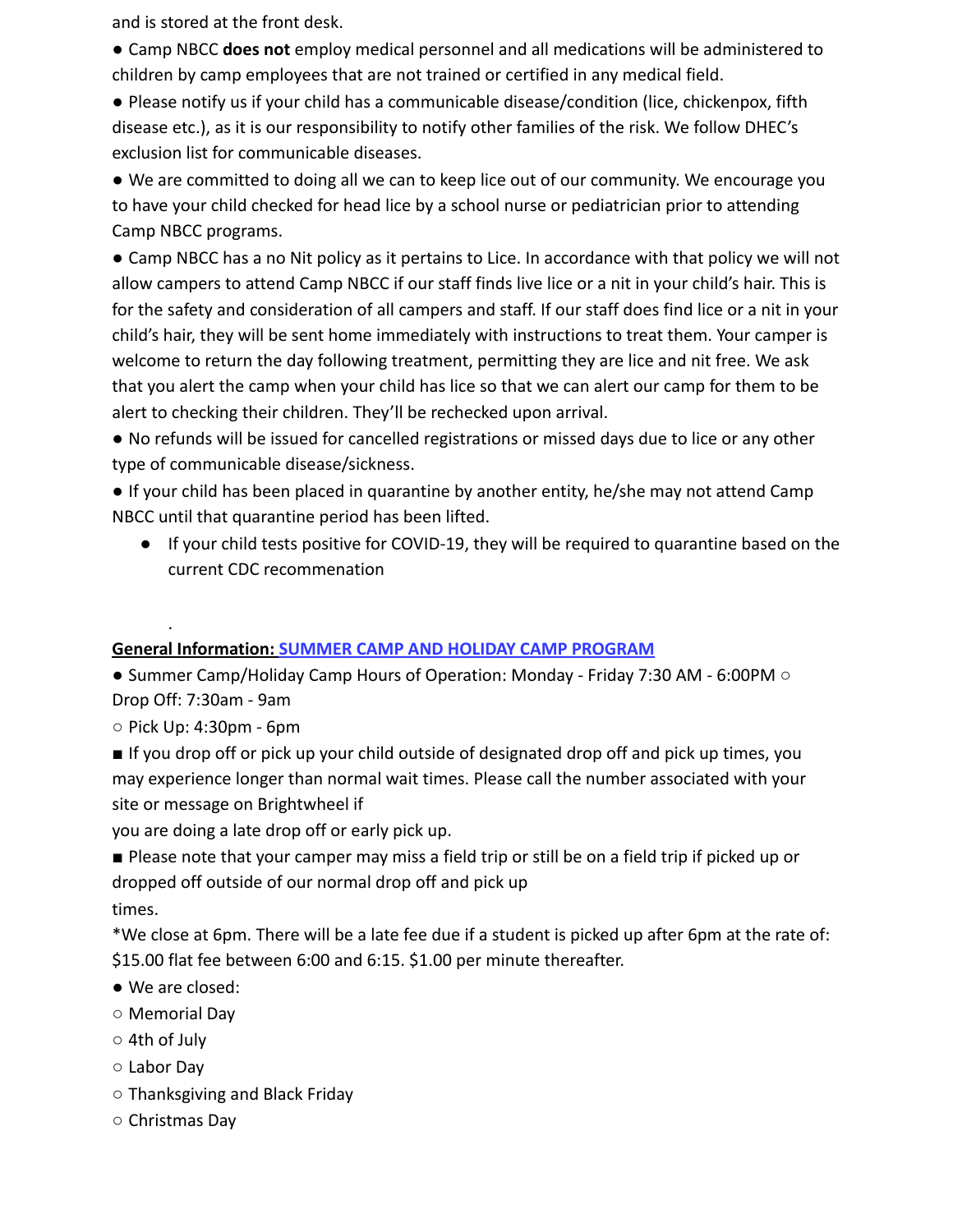○ New Year's Day

\*We may be closed on or close early on Christmas Eve depending on how it falls within the year.

● Important notices such as schedule changes and upcoming events will be posted at our front desks and on our FB Page, as well as communicated through our parent communication software. It is your responsibility to stay updated.

● It is a requirement that every child be checked in and out at the front desk by a parent/guardian/or an approved adult listed by the parent on the registration. If they do not have a code, identification may be utilized if the individual has been approved to pick up by the parent on the registration.

● The staff to child ratio meets all state childcare licensing requirements for each of the programs we provide.

• Camp NBCC prohibits the use of tobacco, alcohol or non prescription drugs on our camp premises. Camp NBCC reserves the right not to release children to those with alcohol on their breath or under the influence of drugs or suspicion thereof.

● Please label all of your children's personal belongings with their names. Camp NBCC is not responsible for any lost or stolen items. We announce and donate lost and found items periodically throughout the year.

● Parents are not permitted past the front desk/lobby. If your child forgets something or needs assistance, a Camp NBCC Staff member can assist them. Because our staff has been run through background checks, we ask that parents follow this policy so that we know who is with/around our campers.

● Camp NBCC generally schedules "G" or "PG" rated movies for our field trips and/or onsite events, however, if a "PG 13"movie of appropriate matter is available, it may be included with parent permission.

● Camp NBCC can not be held responsible for lost or stolen phones, electronic devices, toys, dvd's, etc… brought to camp.

• Camp NBCC Counselors and Directors reserve the right to ask a camper to place their phone, tablet, etc… in their backpacks, or at the front desk if it is being a distraction to the camp program.

● Camp NBCC provides no accident/medical protection.

• Camp NBCC reserves the right to change our policies and/or procedures at any time after 30 day written notification.

● You may pack a snack for your child or your child can purchase a snack from our snack bar. Cash can be sent with your camper for a snack from Snackbar, or you can request that money be drafted from your card on file through the front desk. We have snack time twice during summer camp and holiday camp programs. Snack prices range from .25 - \$1, and campers are not allowed to spend more than \$1 per trip to the snack bar.

*\*You may send additional spending money with your child for field trips, but there is no guarantee that children will have the opportunity to spend it. Camp NBCC is not responsible for this money. Counselors cannot hold money for campers. Campers must be responsible for their own money.*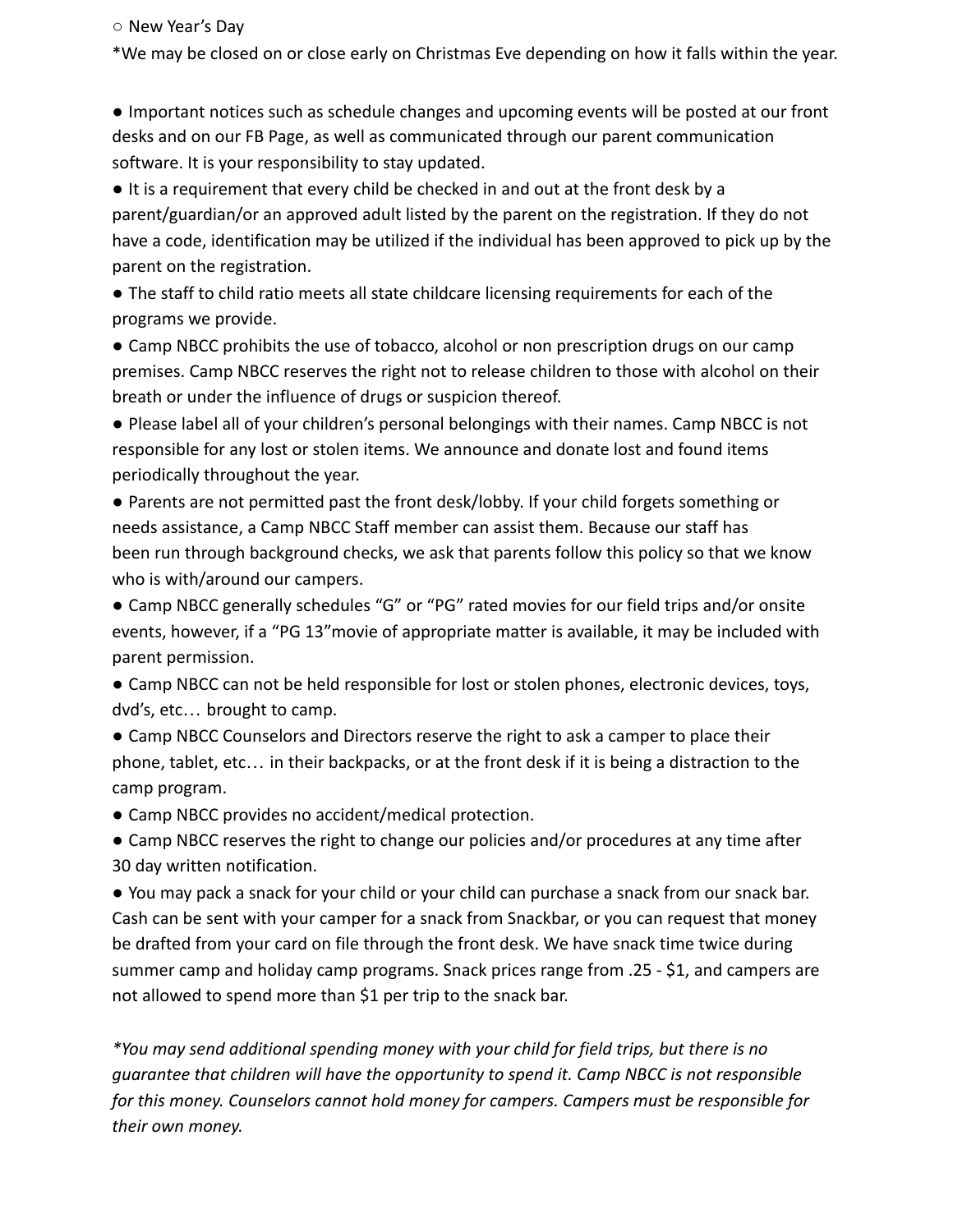● Camp t-shirts must be worn on all off-site field trip full days. If a camper arrives at camp without a camp shirt, one will be provided and the parent will be charged \$10.00. ● Please remember the importance of labeling clothing with the child's name, especially camp t-shirts.

• Closed toe and closed heel shoes must be worn everyday. Flip flops may be brought and worn at the water park, or lake for water days.

● On water days, please send your child with their bathing suit on underneath their clothes. They should pack a towel and dry clothes. Modest bathing suits should be worn by males and females. If you have a question, ask your front desk or your site director. ● Parents are to donate one bottle of sunscreen per camper at the start of summer.

#### **Registration and Tuition Pricing: SUMMER CAMP AND HOLIDAY CAMP PROGRAM** ● An

Annual Registration Fee (\$60) and Weekly Tuition is required for your child to attend any Camp NBCC program. Weekly tuition is due each Friday previous to your child's attendance. *Camp NBCC does not offer daily rates.*

*●* We require ALL tuition payments to be auto-drafted through our billing and communication software. Cash and checks are not accepted for tuition payments. ● A weekly late fee of \$10 will be charged if tuition is not paid by Friday. ● If tuition is still not paid, an additional \$10 fee will be added the next Monday. ● If a camper account is delinquent for more than two weeks **Camp NBCC will suspend childcare and summer camp services until the account is brought up to date**. ○ If your card is declined on Friday we will re-run your card the following Tuesday. ○ If the credit card on file is declined twice, we will require a new credit card to be entered into our billing software system before the next payment is due. ● Parents who have chosen a contract payment agreement of minimum weeks attended, will be charged regardless of attendance after the camper's allotted vacation weeks have been used. \*Drop In is excluded.

○ *Payment contracts can be cancelled at any time for a \$120 fee.*

● Camp NBCC does not give refunds. A credit may be rolled over in certain circumstances. ● Camp closes promptly at 6pm and children picked up after close will be assessed a late pickup fee of: \$15 for the first 15 minutes (6pm to 6:15pm) and \$1 for each minute thereafter. Our Check in/Check out software will be the determinant of the pick up time. ● Copies of enrollment forms, attendance records, and tax statements can be found by the parents on their Brightwheel account. Billing will email information on how to gather your Brightwheel statement during tax season. If the parent would like billing to conduct this for him/her, a minimum \$25 fee will be charged per quarter of forms requested and may take up to 1 week to be processed.

● Holiday Camp Pricing is found under your specific contract on the Camp NBCC pricing sheet.

\*\*Any outstanding fees that have been incurred during a given program must be paid to a zero balance before enrollment and attendance into a following program. (I.E. Fees during summer camp must be paid before attending the following school year program.

#### **Structure: SUMMER CAMP AND HOLIDAY CAMP PROGRAM**

The summer camp and holiday camp programs at Camp NBCC are designed to give your children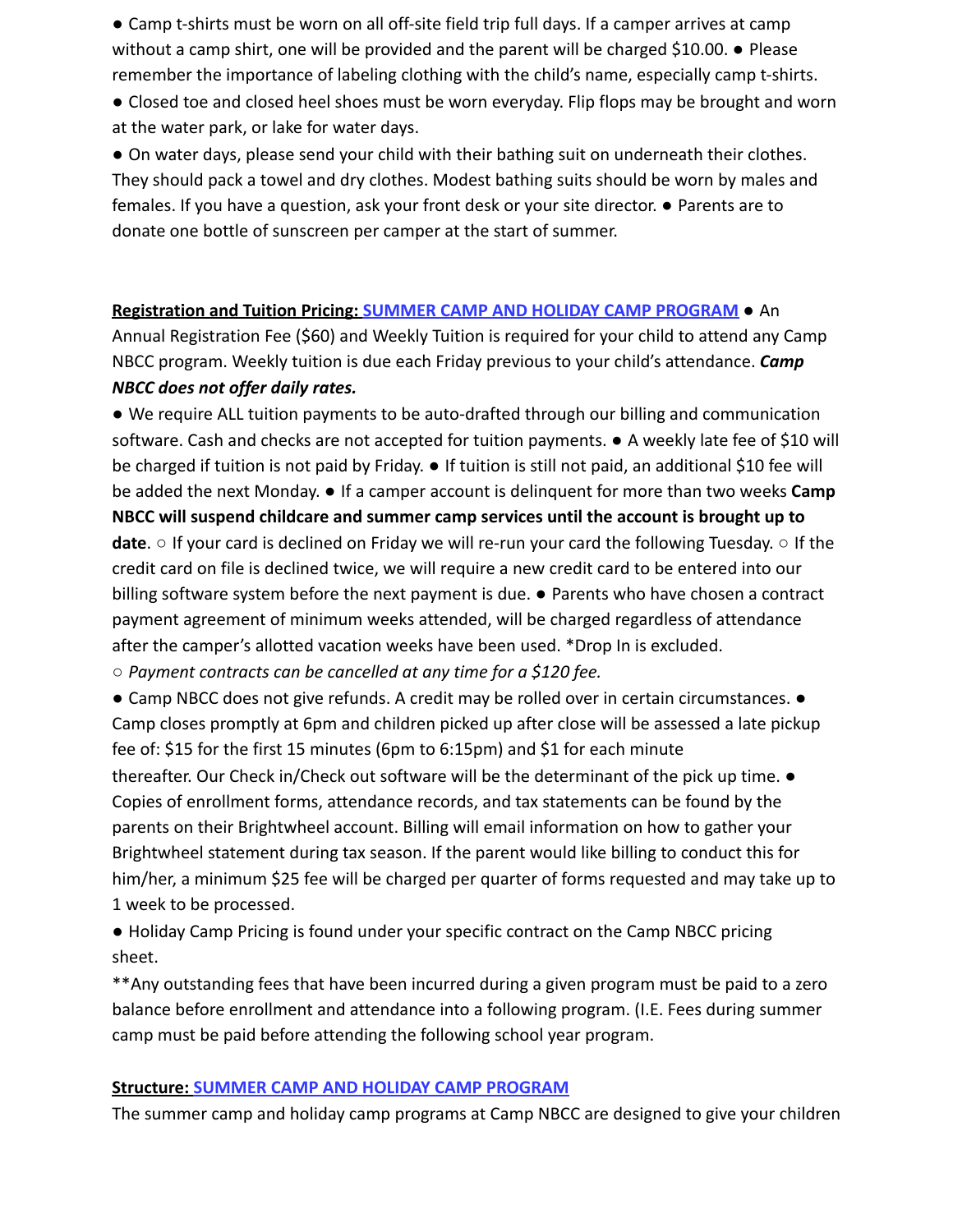a fun-filled week of camp that also keeps them safe and growing spiritually. Each of our sites contain a craft room, a video game room, a board game room, a gym, a movie room, and bounce houses. During our drop off and pick up times, campers have the *option* of choosing which room he/she would like to attend. This is typically the only time during the day that age groups are mixed. Each week campers will have a new weekly theme and that inspires their crafts and activities within these rooms. After drop off is completed, campers will have an opportunity to get a snack and participate in a devotion with their age group. The devotion each week covers a main point that is built upon each day. Depending upon the field trip for the day, campers will then each lunch on-site or off-site and participate in their field trip. Field trips typically return by 4pm and campers then have another snack time and can choose their room option until they are called to go home. Pick up by parents from summer or holiday camp occurs from 4:30pm-6pm. Parents must have the check in/check out code for their child in order to pick up from our facility.

#### **Field Trips:**

During summer and holiday camps, Camp NBCC typically offers a field trip four days a week. The field trip schedule can be found on Camp NBCC.com and on your Brightwheel calendar. *Camp shirts are required for all off-site field trips for safety.*

● One day a week is an onsite day! During this day, campers will do rotations with their age group and participate in games and crafts that coincide with the weekly theme. This is the only day during summer camp or holiday camp that camp shirts are not required.

● One day is water day! These typically consist of going to the beach, going to water parks, or playing water activities on site. Campers should come dressed in their bathing suits for water day under their clothes/camp shirts. Campers typically have an opportunity to change after water day. The water parks that we attend have lifeguards, and staff is stationed to monitor swimming campers. Please inform the front desk if your camper requires a life jacket.

• One day is movie day! These typically consist of going to a movie theater or watching a big screen movie onsite. Money for concessions is optional on these days. Parents may send money with their campers. We encourage putting all money in a bag or purse with the camper's name on it.

● One day is a miscellaneous fun day! For instance, we may have a trip to Bee City, Music and Motion, Frankie's Fun Park. These will be posted on the field trip calendar.

#### **Behavior and Correction:**

● The Camp NBCC's discipline policy is designed to promote the development of self-direction, self-control and socially acceptable behavior. This is accomplished through: sensitivity, consistency, firmness, fairness and follow through. We strive to maintain a loving and positive atmosphere and reinforce the structural boundaries required.

● Camp NBCC is designed for children who want to cooperate and participate in activities. If your child is having behavioral issues at camp, please handle accordingly because each child's good behavior is imperative to the success of our camps. Children who are physically aggressive, defiant to authority etc. may be allowed to attend on a trial basis. However; we reserve the right to dismiss any child whose behavior hinders the camp experience for others with no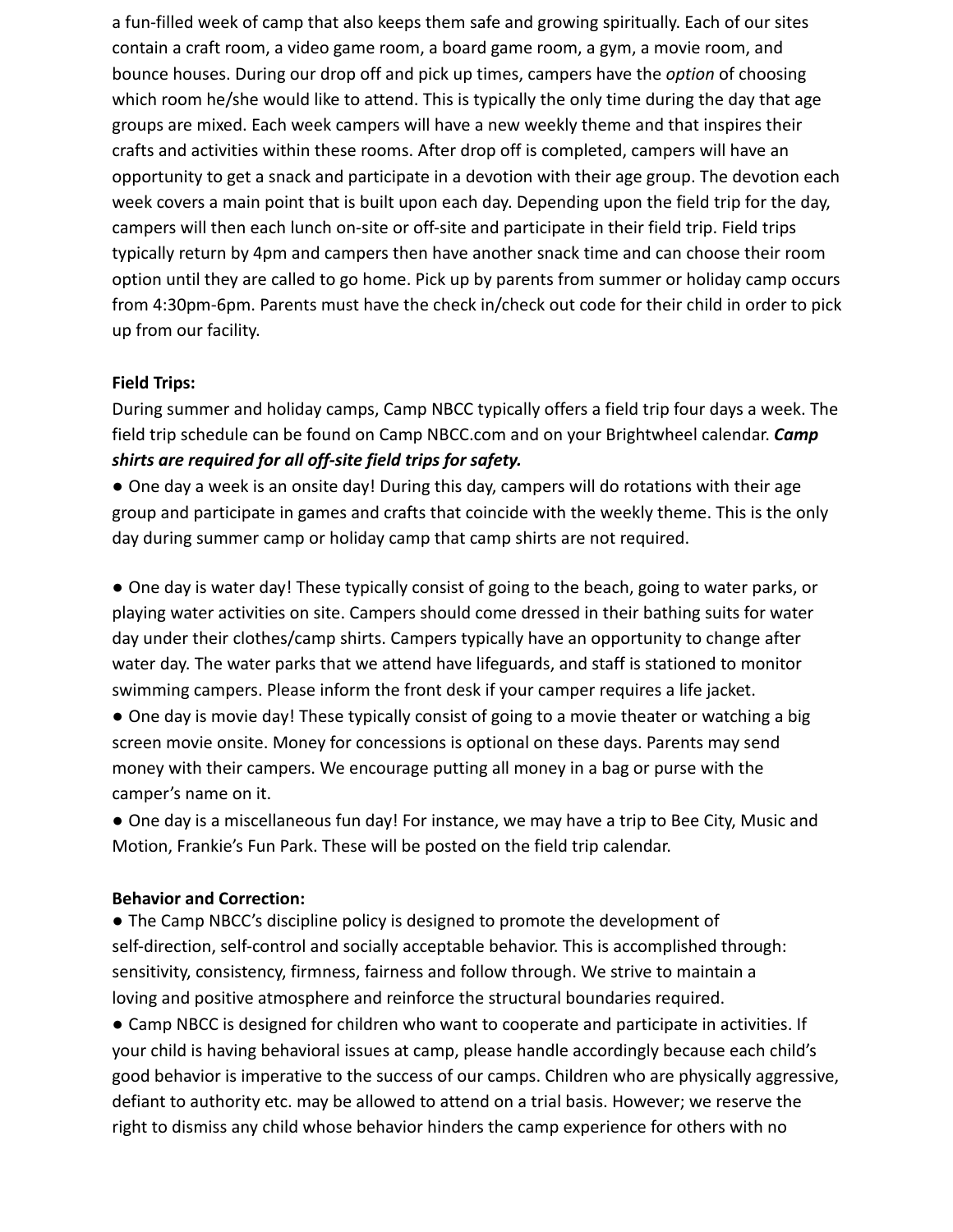refund.

● Camp NBCC does not use corporal punishment.

● Camp NBCC reserves the right for its Directors to suspend a child from their camps at any time for any length of time.

● If deemed necessary by the Director, a parent will be notified to come and must pick up their child within one hour.

● If a behavior is significant or has become a consistent problem, a Parent Conference Record (PCR) will be conducted. A PCR is paperwork and a conference with the parent outlines the incident, the steps the child, parent, and director will take to help keep this behavior from occurring, as well as the consequence if the behavior continues. This paperwork must be signed by the director and the parent and kept on file.

● Depending upon the behavior, the consequence may be lifted to the previous consequence every two months that a child goes without displaying the problem behavior.

#### **Electronics Policy:**

With the rise in E-learning, we understand the importance and value of technology. Nevertheless, we also understand the dangers that can come with technology. For all campers in kindergarten through fourth grade, technological devices (tablets, cell phones, computers) can only be used during the video game room option only. If a technological device is being used during the approved time, the counselor must be able to see the screen. Campers are only allowed to do homework, play games (only E rated, no guns), and call or text a parent with a counselor or director's permission on their devices. Sharing of devices, being on any form of social media, and texting or calling individuals without permission is not allowed. We are no longer allowing any forms of Youtube. Youtube Kids is not allowed unless it is a part of a school assignment. Phones are not allowed during afternoon rotations (4:45-6:00pm) or any other options aside from the video game room. Technological devices are not allowed to be used while being transported on Camp NBCC vehicles.

For our extreme campers (5th-8th), technological devices are not allowed during any structured activities. Technological devices (tablets, cell phones, computers) can only be used during a designated option time. Technological devices are not allowed to be used while being transported on Camp NBCC vehicles. If a technological device is being used during the approved time, the counselor must be able to see the screen. Campers are only allowed to do homework, play games (only E rated, no guns), and call or text a parent with a counselor or director's permission. Sharing of phones, being on any form of social media, and texting or calling individuals without permission is not allowed. We are no longer allowing any forms of Youtube. Youtube Kids is not allowed unless part of a school assignment.

Thank you for joining us in encouraging and enforcing these policies with your campers for the safety of all. If camper's are caught in the wrong area on their device or at the wrong time, their device will be taken and remain at the front desk until pick up time if the guidelines are not followed by the camper. We want to remind all parents that we are available to you during the time your camper is at our site! If you need to speak to your child, please send us a Brightwheel message or give us a call at (843) 696-5580, and we will be happy to coordinate that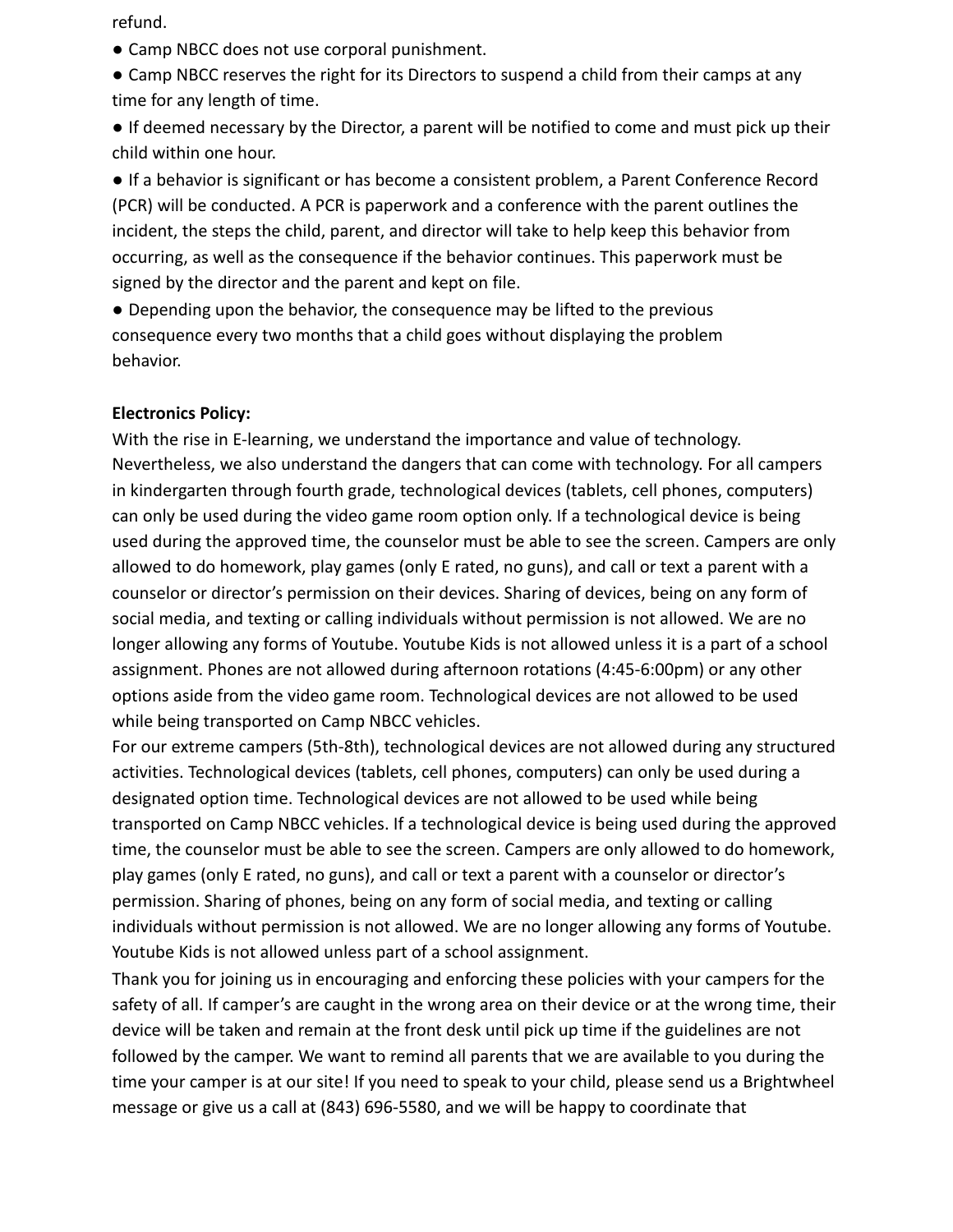conversation! We hope these policies will help encourage more FUN and more SAFETY here at Camp NBCC.

#### **Policies and Procedures: SUMMER CAMP AND HOLIDAY CAMP PROGRAM**

#### **Camp NBCC Disaster Plan**

In the case of an emergency or disaster, the following procedures will be implemented: **Fire:** Campers will remain with their counselors in a pre-designated spot that they have already been drilled on.

**Tornado warning**: Campers will shelter in the safe spot that the site has already been drilled on.

\*Camp NBCC will communicate with parents by an alert on our parent communication software and text if any type of emergency or disaster occurs while your child is under our care. The safety of your child is of utmost importance to us.

- Emergency Phone Number:
- $\circ$  (843) 696-5580

#### **Inclement Weather**

● We will make a decision regarding opening during inclement weather with the safety of your campers in mind.

● Announcements will be made through email, Facebook, and Brightwheel messages in the event that camp will be closed.

#### **Health**

● If a child shows signs of illness while at camp, he/she may not be admitted or may be sent home. If sent home, a parent or an authorized person will be required to pick up the child within one hour. Please seek a physician's help when necessary. Children with fevers and other contagious illnesses must be excluded from camp for at least 24 hours after the temperature returns to normal. Any child diagnosed with a streptococcal infection must be excluded for 48 hours after the initial dose of physician prescribed medication. A temperature of over 100+ or a camper that has thrown up 2 or more times in the previous 24 hours, requires an immediate pick up.

● Camp NBCC directors are trained annually in First Aid and CPR.

● If a physician's care is needed, parents will be contacted immediately and emergency procedures will be followed.

● Camp NBCC employees will administer medication to children only when a parent has completed a medication form.

● Each medication bottle must have a current prescription label with the child's name, the dosage, and the physician's name on it. All medications must be checked into the front desk. No medication can be onsite unless it has been properly signed in and is stored at the front desk.

● Camp NBCC **does not** employ medical personnel and all medications will be administered to children by camp employees that are not trained or certified in any medical field.

● We must be notified if your child has a communicable disease/condition (lice, chickenpox, fifth disease etc.), as it is our responsibility to notify other families of the risk.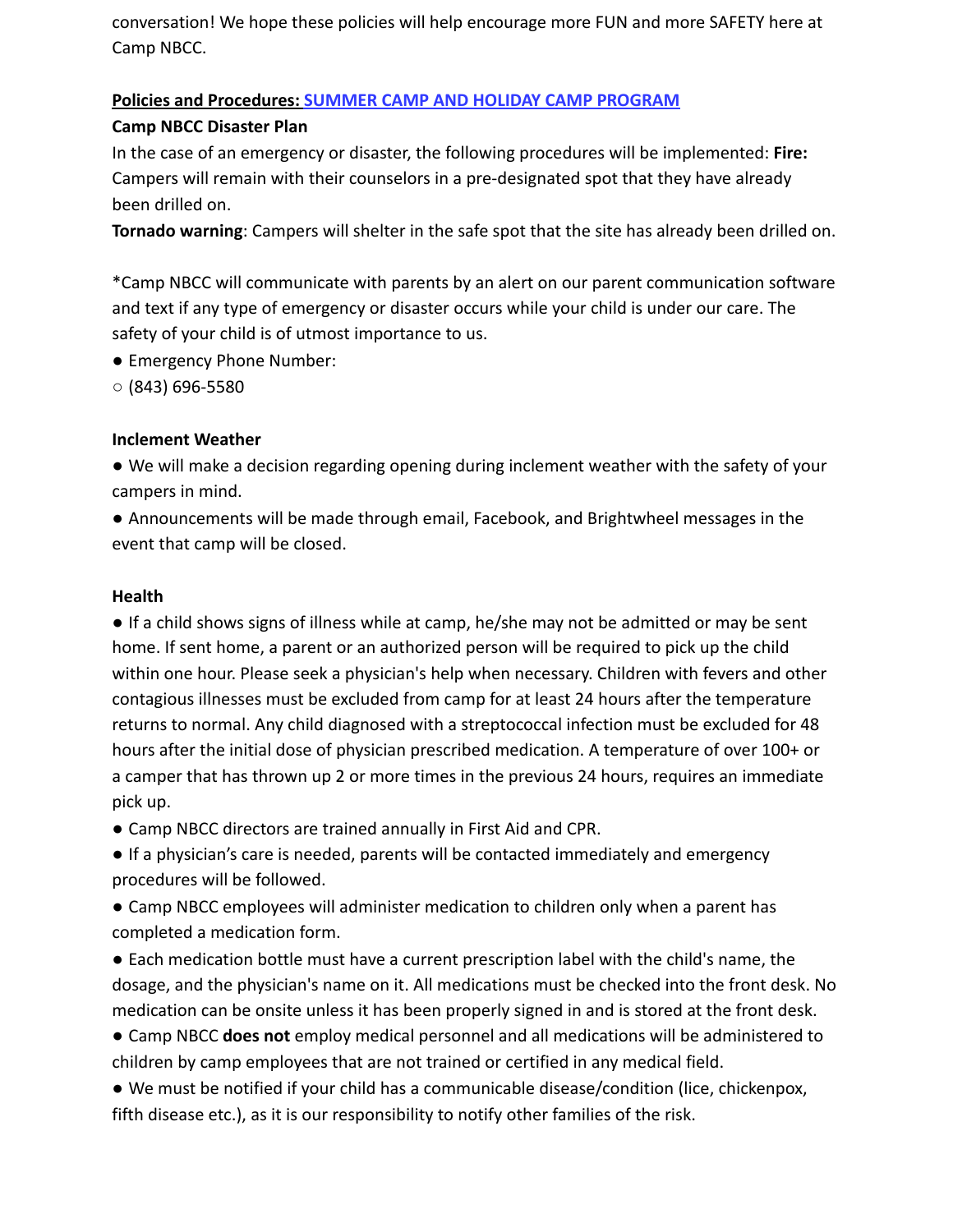● We are committed to doing all we can to keep lice out of our community. We encourage you to have your child checked for head lice by a school nurse or pediatrician prior to attending Camp NBCC programs.

● Camp NBCC has a no Nit policy as it pertains to Lice. In accordance with that policy we will not allow campers to attend Camp NBCC if our staff finds live lice or a nit in your child's hair. This is for the safety and consideration of all campers and staff. If our staff does find lice or a nit in your child's hair, they will be sent home immediately with instructions to treat them. Your camper is welcome to return the day following treatment, permitting they are lice and nit free. We ask that you alert the camp when your child has lice so that we can alert our camp for them to be alert to checking their children. They will be rechecked upon arrival.

● No refunds will be issued for cancelled registrations or missed days due to lice or any other type of communicable disease/sickness.

● If your child has been placed on quarantine by another entity, he/she may not attend Camp NBCC until that quarantine period has been lifted.

● If your child tests positive for Covid-19, he/she may not attend Camp NBCC for the full current quarantine period recommended by the CDC.